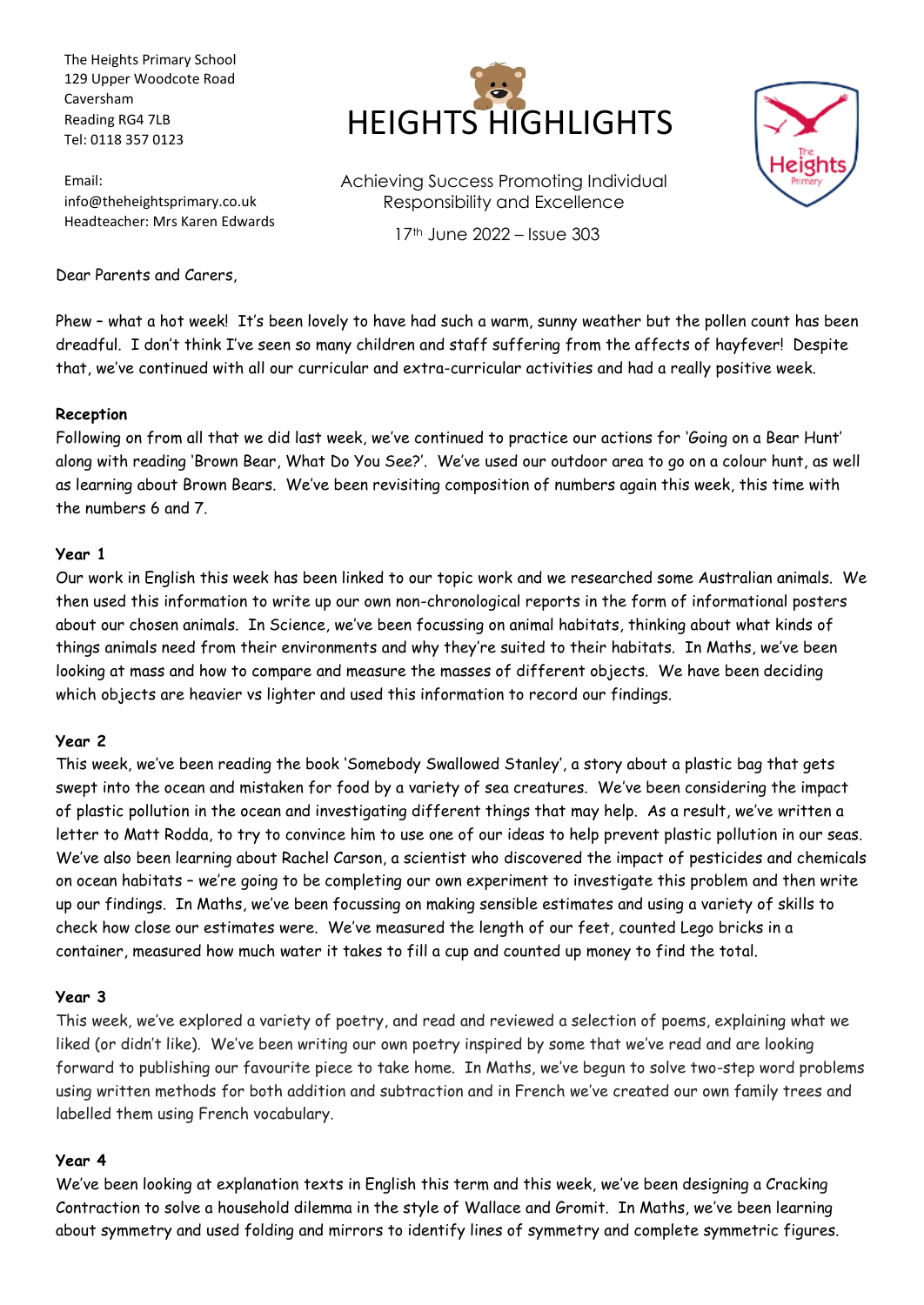We've also been introduced to co-ordinates grids and learnt how to plot points and took our Multiplication Tables Check on Wednesday. In Science, we've focussed on the work of Garrett Morgan, the inventor and entrepreneur. In the early 20<sup>th</sup> Century, he faced racism and prejudice but despite these setbacks he became very successful and invented the three signal traffic light, amongst other inventions.

#### **Year 5**

We've been busy this week! We've finally published our persuasive letters on tea-stained paper to make them look authentic and continued to make and evaluate our Greek vases. In Maths, we started our work on agles, comparing and ordering them and will be drawing and measuring angles next week. In Science, we took cuttings from Geraniums and used this process to explain our understanding of asexual reproduction. On Thursday, we had great fun meeting and working collaboratively with other pupils from St Anne's and The Hill in our Year 5 Enterprise Day which was organised by Mrs Thomas and Ms Lawless. We had a fascinating talk from Dr Schofield, who is a Scientist and learned lots from the managers of a local Caversham business, Nood. We were set different challenges, such as how quickly we could 'turn' £5 into £50 with a product and investment and really enjoyed the whole day. Many thanks to all the staff and guests who helped make it so interesting.



#### **Year 6**

We've also been busy this week, continuing with our play preparations. Those of us who have stage parts have been rehearsing; practising our singing, dancing and acting both individually and as a cast and those of us who are managing backstage have been designing and creating props, costumes,

scenery, creating adverts and tickets and preparing the other all-important behind-the-scene work. We can't wait for you to come and watch it in our school hall! We've also taken part in an Inter-House Maths Competition from the UK Maths Trust and explored the technology that kick-started the digital revolution: The Transistor. It was also fun, when we learnt how to make use of more complex formula to create a useful tool: A Randomiser!

#### **Year 5 Maths Extravaganza**

Congratulations to all the pupils from all the different primary schools who took part in Queen Anne's Year 5 Maths Extravaganza. Sriram, Taran, Daisy, Varya, Triston and James were amazing as a team, winning the team event and Sriram, Taran and Triston came  $1^{st}$ ,  $2^{nd}$  and  $3^{rd}$  in the individual challenge. Wow! We're super proud of them all! Thank you to Mrs Howell for looking after us for the afternoon.

# **Meeting with School Governors and Senior Leaders**

We would like to warmly invite you to join the school's Governors and Senior Leaders on Monday 4<sup>th</sup> July in the school hall. The briefing will cover the school's strategic focus in the coming years. This will be followed by a discussion about what your hopes are for the school in the next stage of our journey. We do hope you will be able to join us for this meeting at 7.30pm.